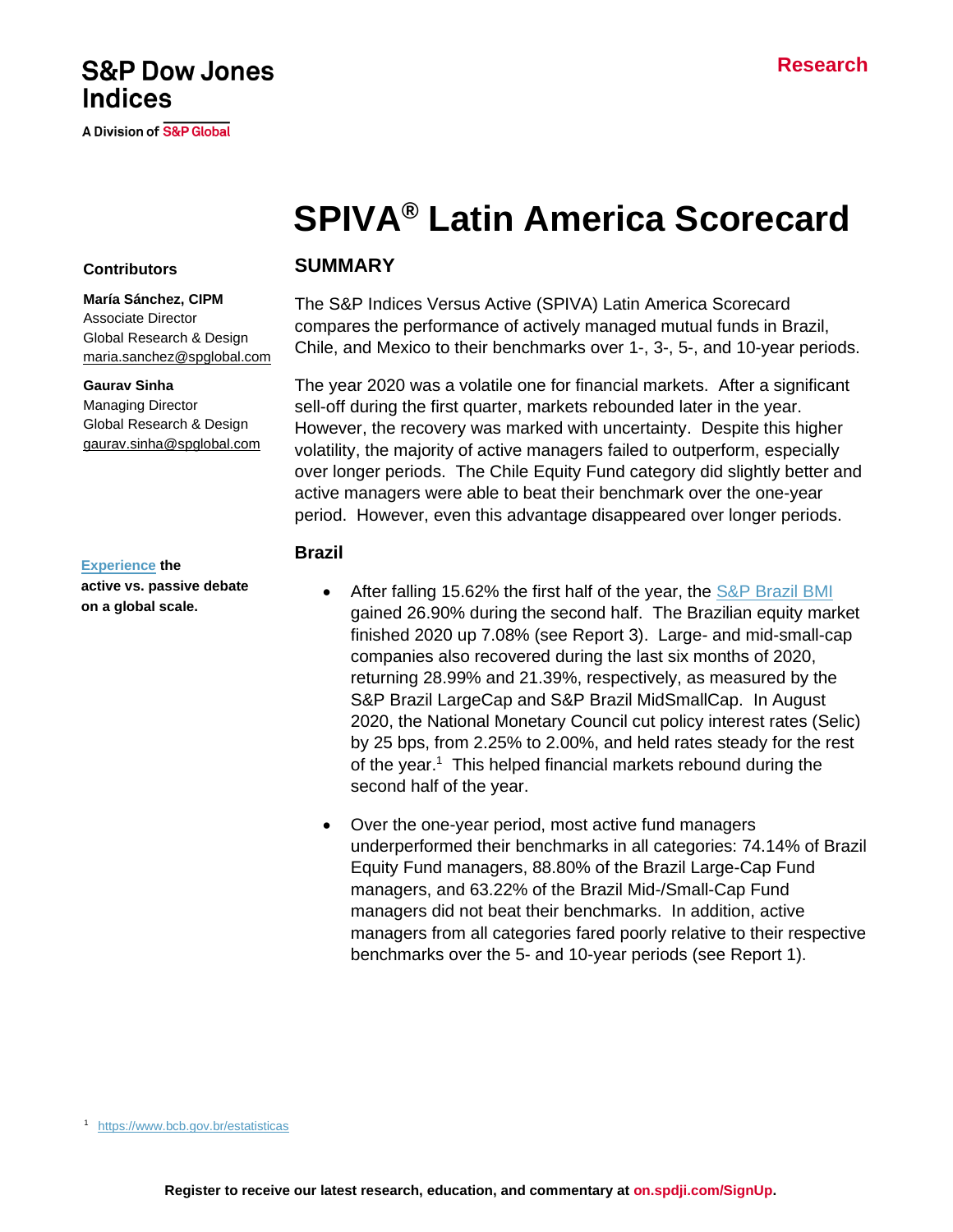• All categories, except Brazil Government Bond Funds, showed that over the one-year period, larger funds (by assets) performed worse than their smaller peers, especially Brazil Mid-/Small-Cap Funds. However, over the 10-year horizon, larger funds performed better than smaller funds on an equal-weighted basis (see Report 3) versus an asset-weighted basis (see Report 4).

## **Chile**

- The 5.34% recovery seen in the Chilean equities market during the latter half of 2020 was not enough to close the year positive. Overall, Chilean equities closed the year down 10.08% over the 12-month period ending in December 2020, as measured by the [S&P Chile BMI.](https://www.spglobal.com/spdji/en/indices/equity/sp-chile-bmi/)
- The majority of active equity fund managers underperformed the [S&P Chile BMI](http://spindices.com/indices/equity/sp-chile-bmi-usd) over the 3-, 5-, and 10-year periods, with the median of funds underperforming the benchmark by 1.66%, 2.96%, and 2.60%, respectively (see Report 5). The performance was worse over longer time horizons, with 95.24% and 97.73% of funds underperforming the benchmark over the 5- and 10 year periods, respectively (see Report 1).
- Smaller funds performed relatively better than larger funds over 3-, 5-, and 10-year periods on an equal-weighted basis (see Report 3) versus an asset-weighted basis (see Report 4). Over the one-year period, larger funds performed better by 29 bps.

## **Mexico**

- The S&P/BMV IRT gained 18.54% over the second half of 2020. However, the index returned 3.35% for the year. The majority of active managers underperformed the S&P/BMV IRT over all periods observed (see Report 1).
- Median fund underperformance was 2.63%, 1.73%, 3.13%, and 1.23% for the 1-, 3-, 5-, and 10 year periods, respectively (see Report 5). The highest-performing managers in the category (first quartile) outperformed the S&P/BMV IRT by 112 bps and 107 bps over the one- and threeyear periods, respectively. They could not sustain this outperformance for longer periods and underperformed by 26 bps and 15 bps over trailing 5- and 10-year horizons, respectively.
- The survival rates of Mexico Equity Funds were the highest of Latin America, at 97.96%, 92%, 91.11%, and 75.76%, over the 1-, 3-, 5-, and 10-year periods, respectively (see Report 2).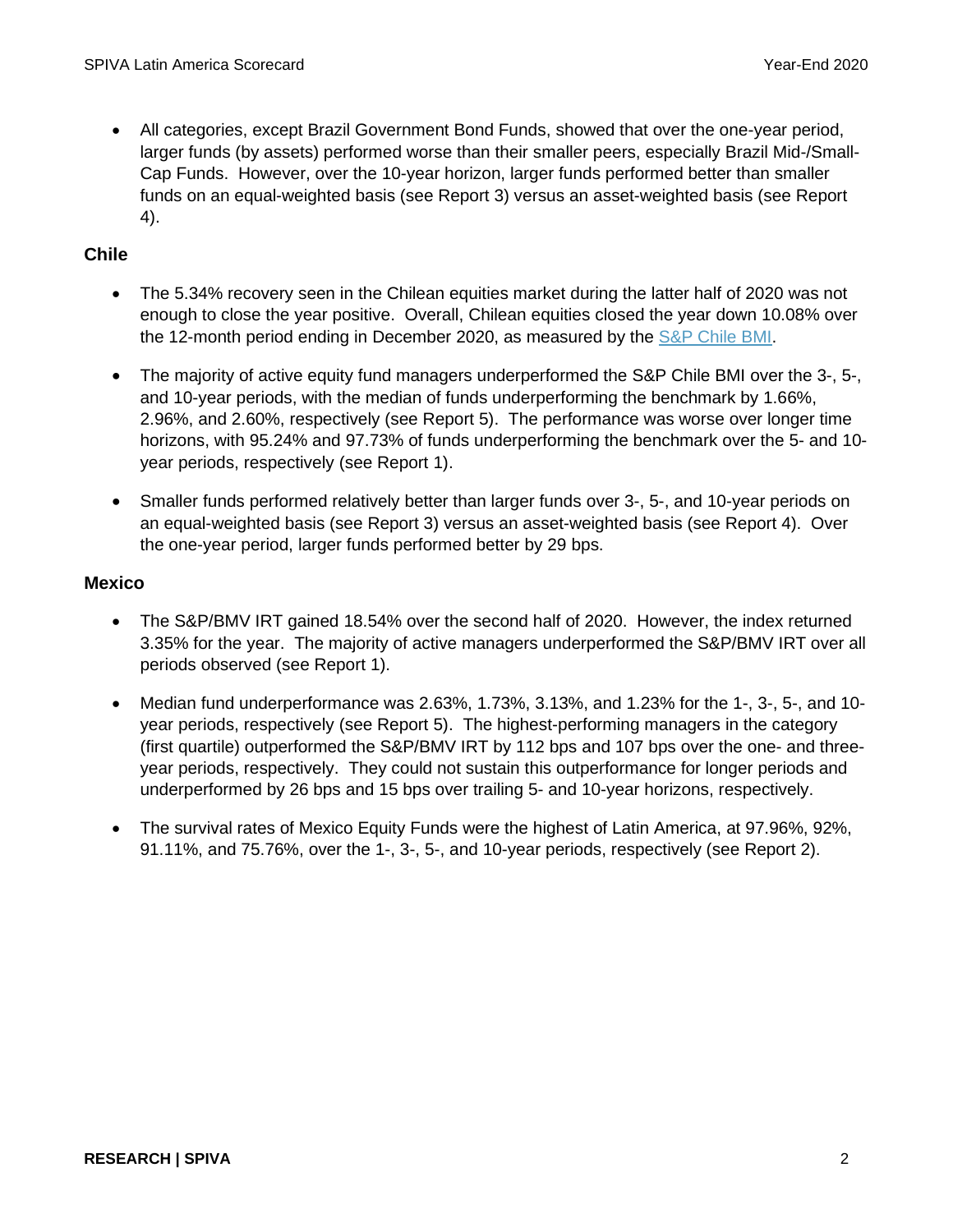# **A UNIQUE SCORECARD FOR THE ACTIVE VERSUS PASSIVE DEBATE**

Beyond the SPIVA Scorecard's widely cited headline numbers is a rich data set that addresses issues of measurement techniques, universe composition, and fund survivorship that are less frequently discussed but are often fascinating. These data sets are rooted in the fundamental principles of the SPIVA Scorecard, with which regular readers will be familiar, including the following:

- **Survivorship Bias Correction:** Funds might be liquidated or merged during a period of study. However, for someone making an investment decision at the beginning of the period, these funds are part of the opportunity set. Unlike other commonly available comparison reports, SPIVA Scorecards account for the entire opportunity set, not just the survivors, thereby eliminating survivorship bias.
- **Asset-Weighted Returns:** Average returns for a fund group are often calculated using only equal weighting, which means the returns of a relatively large (by net assets) fund affect the category average in the same manner as the returns of a relatively small fund. An accurate representation of how market participants fared in a particular period can be found by calculating weighted average returns, in which each fund's return is weighted by net assets. SPIVA Scorecards show both equaland asset-weighted averages.
- **Data Cleaning:** SPIVA Scorecards avoid double counting multiple share classes in all count-based calculations by using only the share class with the greatest assets. Index, leveraged, and inverse funds, along with other index-linked products, are excluded from the results, as this is meant to be a scorecard for active managers.

| Report 1: Percentage of Funds Outperformed by the Benchmark |                               |            |            |            |             |
|-------------------------------------------------------------|-------------------------------|------------|------------|------------|-------------|
| <b>FUND CATEGORY</b>                                        | <b>COMPARISON INDEX</b>       | 1-YEAR (%) | 3-YEAR (%) | 5-YEAR (%) | 10-YEAR (%) |
| <b>Brazil Equity Funds</b>                                  | <b>S&amp;P Brazil BMI</b>     | 73.14      | 67.72      | 86.27      | 86.16       |
| Brazil Large-Cap Funds                                      | S&P Brazil LargeCap           | 88.80      | 65.52      | 85.71      | 83.13       |
| Brazil Mid-/Small-Cap Funds                                 | S&P Brazil MidSmallCap        | 63.22      | 85.29      | 86.90      | 87.04       |
| <b>Brazil Corporate Bond Funds</b>                          | Anbima Debentures Index (IDA) | 77.97      | 92.26      | 94.47      | 91.18       |
| <b>Brazil Government Bond Funds</b>                         | Anbima Market Index (IMA)     | 72.20      | 78.55      | 82.11      | 85.87       |
| Chile Equity Funds                                          | S&P Chile BMI                 | 58.97      | 80.00      | 95.24      | 97.73       |
| <b>Mexico Equity Funds</b>                                  | <b>S&amp;P/BMV IRT</b>        | 69.39      | 66.00      | 80.00      | 81.82       |

# **REPORTS**

Source: S&P Dow Jones Indices LLC, Morningstar. Data as of Dec. 31, 2020. Outperformance is based on equal-weighted fund counts. Index performance based on total return in local country currency. Past performance is no guarantee of future results. Table is provided for illustrative purposes.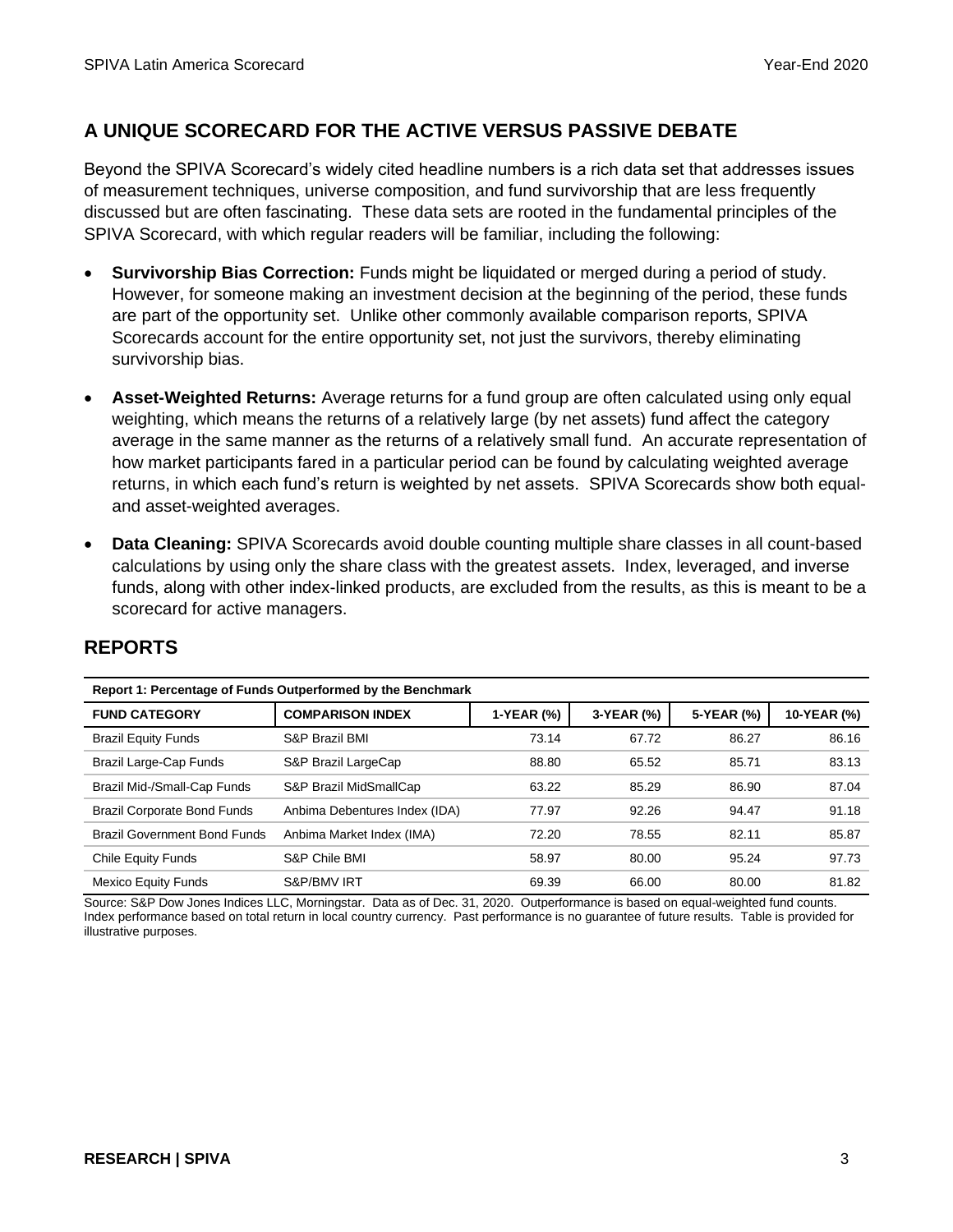| <b>Report 2: Fund Survivorship</b>  |                              |                         |  |
|-------------------------------------|------------------------------|-------------------------|--|
| <b>FUND CATEGORY</b>                | <b>NO. OF FUNDS AT START</b> | <b>SURVIVORSHIP (%)</b> |  |
| 1-YEAR                              |                              |                         |  |
| <b>Brazil Equity Funds</b>          | 283                          | 96.82                   |  |
| Brazil Large-Cap Funds              | 125                          | 96.00                   |  |
| Brazil Mid-/Small-Cap Funds         | 87                           | 97.70                   |  |
| <b>Brazil Corporate Bond Funds</b>  | 118                          | 88.14                   |  |
| <b>Brazil Government Bond Funds</b> | 313                          | 92.65                   |  |
| <b>Chile Equity Funds</b>           | 39                           | 84.62                   |  |
| <b>Mexico Equity Funds</b>          | 49                           | 97.96                   |  |
| 3-YEAR                              |                              |                         |  |
| <b>Brazil Equity Funds</b>          | 254                          | 81.89                   |  |
| Brazil Large-Cap Funds              | 87                           | 87.36                   |  |
| Brazil Mid-/Small-Cap Funds         | 68                           | 85.29                   |  |
| <b>Brazil Corporate Bond Funds</b>  | 168                          | 44.05                   |  |
| <b>Brazil Government Bond Funds</b> | 289                          | 80.62                   |  |
| <b>Chile Equity Funds</b>           | 40                           | 70.00                   |  |
| <b>Mexico Equity Funds</b>          | 50                           | 92.00                   |  |
| 5-YEAR                              |                              |                         |  |
| <b>Brazil Equity Funds</b>          | 335                          | 55.22                   |  |
| Brazil Large-Cap Funds              | 84                           | 77.38                   |  |
| Brazil Mid-/Small-Cap Funds         | 84                           | 59.52                   |  |
| <b>Brazil Corporate Bond Funds</b>  | 199                          | 26.13                   |  |
| <b>Brazil Government Bond Funds</b> | 285                          | 69.12                   |  |
| <b>Chile Equity Funds</b>           | 42                           | 45.24                   |  |
| <b>Mexico Equity Funds</b>          | 45                           | 91.11                   |  |
| 10-YEAR                             |                              |                         |  |
| <b>Brazil Equity Funds</b>          | 289                          | 41.18                   |  |
| Brazil Large-Cap Funds              | 83                           | 61.45                   |  |
| Brazil Mid-/Small-Cap Funds         | 54                           | 53.70                   |  |
| <b>Brazil Corporate Bond Funds</b>  | 34                           | 44.12                   |  |
| <b>Brazil Government Bond Funds</b> | 184                          | 69.02                   |  |
| <b>Chile Equity Funds</b>           | 44                           | 38.64                   |  |
| <b>Mexico Equity Funds</b>          | 33                           | 75.76                   |  |

Source: S&P Dow Jones Indices LLC, Morningstar. Data as of Dec. 31, 2020. Past performance is no guarantee of future results. Table is provided for illustrative purposes.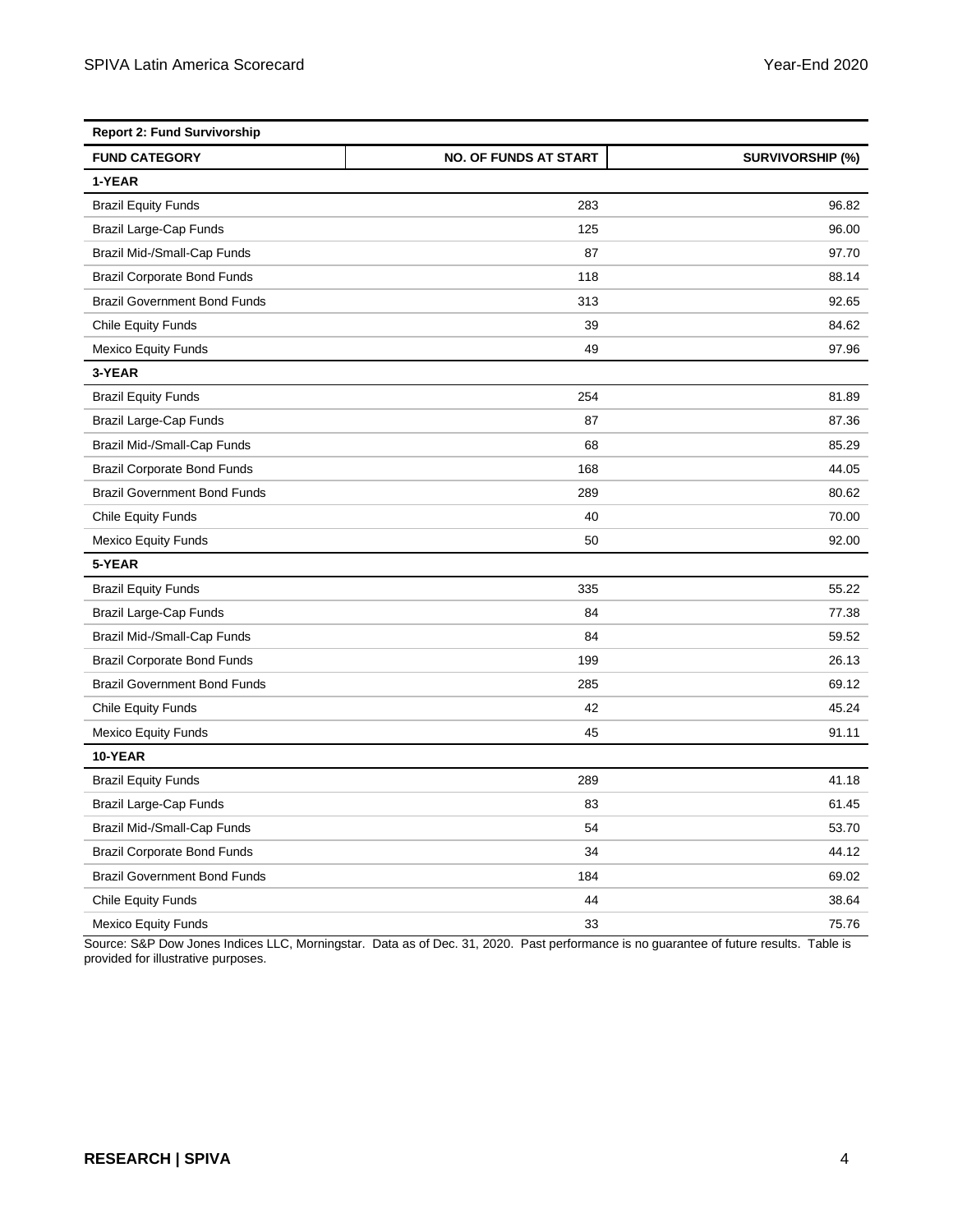| <b>Report 3: Average Fund Performance (Equal Weighted)</b> |            |                          |                          |                           |
|------------------------------------------------------------|------------|--------------------------|--------------------------|---------------------------|
| <b>CATEGORY</b>                                            | 1-YEAR (%) | 3-YEAR<br>(ANNUALIZED %) | 5-YEAR<br>(ANNUALIZED %) | 10-YEAR<br>(ANNUALIZED %) |
| S&P Brazil BMI                                             | 7.08       | 18.76                    | 24.32                    | 8.90                      |
| <b>Brazil Equity Funds</b>                                 | 2.96       | 17.65                    | 20.38                    | 7.24                      |
| S&P Brazil LargeCap                                        | 8.59       | 16.46                    | 22.90                    | 7.59                      |
| Brazil Large-Cap Funds                                     | 1.75       | 16.41                    | 20.64                    | 6.47                      |
| S&P Brazil MidSmallCap                                     | 2.94       | 23.37                    | 27.13                    | 11.65                     |
| Brazil Mid-/Small-Cap Funds                                | 9.87       | 21.69                    | 24.19                    | 8.96                      |
| Anbima Debentures Index (IDA)                              | 5.30       | 7.65                     | 10.09                    | 10.79                     |
| <b>Brazil Corporate Bond Funds</b>                         | 3.14       | 3.70                     | 5.64                     | 8.64                      |
| Anbima Market Index (IMA)                                  | 5.34       | 9.35                     | 12.29                    | 11.20                     |
| <b>Brazil Government Bond Funds</b>                        | 2.04       | 6.15                     | 8.67                     | 8.84                      |
| S&P Chile BMI                                              | $-10.08$   | $-8.96$                  | 2.70                     | $-0.93$                   |
| <b>Chile Equity Funds</b>                                  | $-9.78$    | $-9.53$                  | 1.69                     | $-2.92$                   |
| S&P/BMV IRT                                                | 3.35       | $-1.23$                  | 2.86                     | 3.39                      |
| <b>Mexico Equity Funds</b>                                 | $-0.21$    | $-2.41$                  | 0.66                     | 2.55                      |

Source: S&P Dow Jones Indices LLC, Morningstar. Data as of Dec. 31, 2020. Index performance based on total return in local country currency. Funds are equal weighted, but indices are not. Past performance is no guarantee of future results. Table is provided for illustrative purposes.

| Report 4: Average Fund Performance (Asset Weighted) |            |                          |                          |                           |
|-----------------------------------------------------|------------|--------------------------|--------------------------|---------------------------|
| <b>CATEGORY</b>                                     | 1-YEAR (%) | 3-YEAR<br>(ANNUALIZED %) | 5-YEAR<br>(ANNUALIZED %) | 10-YEAR<br>(ANNUALIZED %) |
| S&P Brazil BMI                                      | 7.08       | 18.76                    | 24.32                    | 8.90                      |
| <b>Brazil Equity Funds</b>                          | 2.38       | 17.68                    | 21.45                    | 8.85                      |
| S&P Brazil LargeCap                                 | 8.59       | 16.46                    | 22.90                    | 7.59                      |
| Brazil Large-Cap Funds                              | 0.58       | 17.15                    | 21.71                    | 7.06                      |
| S&P Brazil MidSmallCap                              | 2.94       | 23.37                    | 27.13                    | 11.65                     |
| Brazil Mid-/Small-Cap Funds                         | $-0.95$    | 17.15                    | 21.15                    | 9.19                      |
| Anbima Debentures Index (IDA)                       | 5.30       | 7.65                     | 10.09                    | 10.79                     |
| <b>Brazil Corporate Bond Funds</b>                  | 2.91       | 5.39                     | 7.77                     | 9.32                      |
| Anbima Market Index (IMA)                           | 5.34       | 9.35                     | 12.29                    | 11.20                     |
| <b>Brazil Government Bond Funds</b>                 | 2.87       | 5.42                     | 7.88                     | 8.80                      |
| S&P Chile BMI                                       | $-10.08$   | $-8.96$                  | 2.70                     | $-0.93$                   |
| <b>Chile Equity Funds</b>                           | $-9.48$    | $-10.32$                 | 0.98                     | $-4.05$                   |
| S&P/BMV IRT                                         | 3.35       | $-1.23$                  | 2.86                     | 3.39                      |
| <b>Mexico Equity Funds</b>                          | $-1.94$    | $-3.05$                  | $-0.16$                  | 2.54                      |

Source: S&P Dow Jones Indices LLC, Morningstar. Data as of Dec. 31, 2020. Index performance based on total return in local country currency. Past performance is no guarantee of future results. Table is provided for illustrative purposes.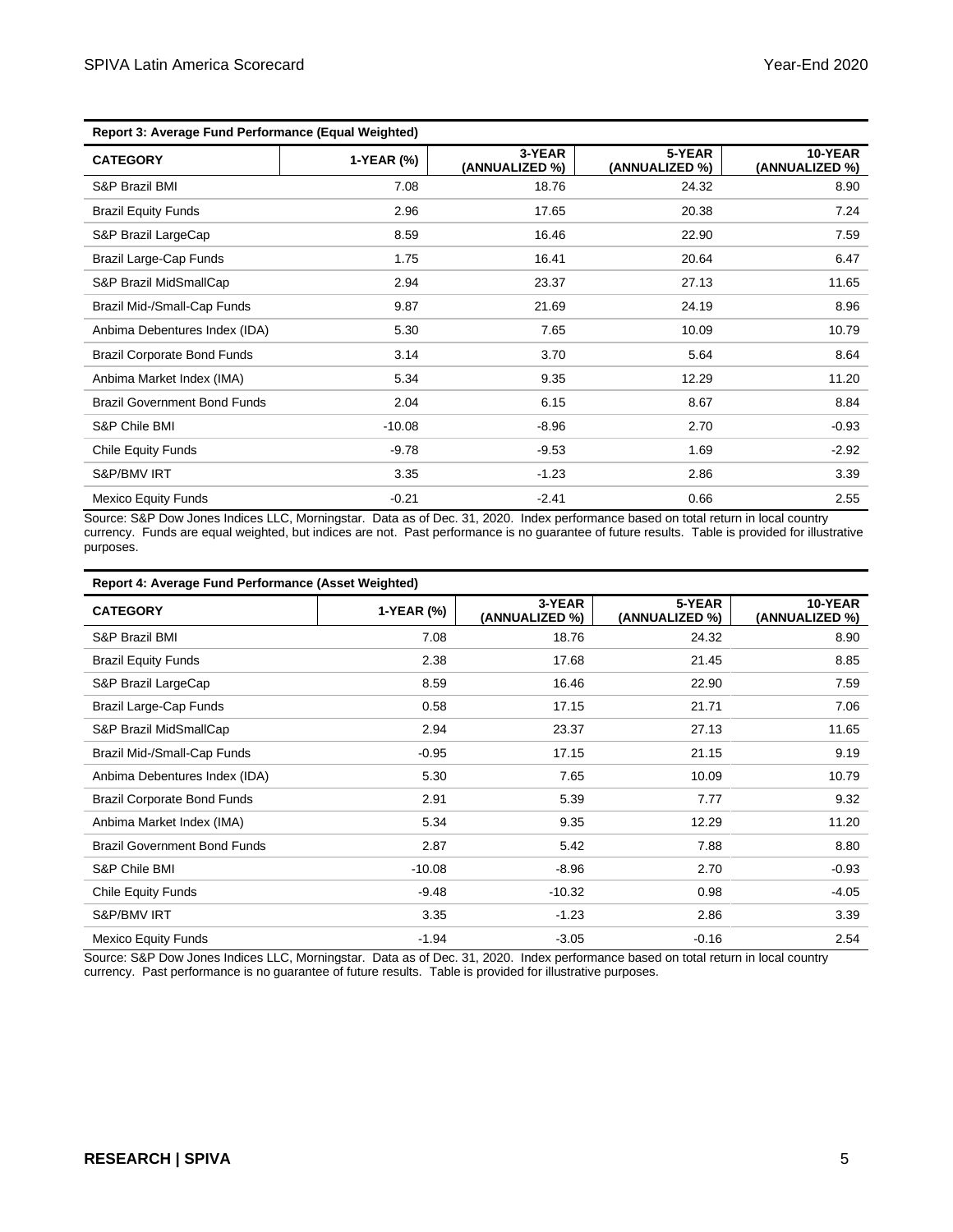| <b>Report 5: Quartile Breakpoints of Funds</b> |                |                        |                       |  |
|------------------------------------------------|----------------|------------------------|-----------------------|--|
| <b>FUND CATEGORY</b>                           | THIRD QUARTILE | <b>SECOND QUARTILE</b> | <b>FIRST QUARTILE</b> |  |
| 1-YEAR                                         |                |                        |                       |  |
| <b>Brazil Equity Funds</b>                     | $-3.06$        | 1.50                   | 7.49                  |  |
| Brazil Large-Cap Funds                         | $-2.92$        | 1.79                   | 4.16                  |  |
| Brazil Mid-/Small-Cap Funds                    | $-4.43$        | 0.47                   | 7.10                  |  |
| <b>Brazil Corporate Bond Funds</b>             | 1.80           | 3.27                   | 5.09                  |  |
| <b>Brazil Government Bond Funds</b>            | 1.74           | 2.57                   | 5.67                  |  |
| <b>Chile Equity Funds</b>                      | $-12.70$       | $-10.38$               | $-7.57$               |  |
| <b>Mexico Equity Funds</b>                     | $-2.99$        | 0.72                   | 4.47                  |  |
| 3-YEAR                                         |                |                        |                       |  |
| <b>Brazil Equity Funds</b>                     | 14.19          | 16.76                  | 20.95                 |  |
| Brazil Large-Cap Funds                         | 13.83          | 15.89                  | 18.72                 |  |
| Brazil Mid-/Small-Cap Funds                    | 15.64          | 18.64                  | 21.65                 |  |
| <b>Brazil Corporate Bond Funds</b>             | 4.55           | 5.30                   | 6.72                  |  |
| <b>Brazil Government Bond Funds</b>            | 4.23           | 4.90                   | 9.52                  |  |
| <b>Chile Equity Funds</b>                      | $-12.19$       | $-10.62$               | $-8.90$               |  |
| <b>Mexico Equity Funds</b>                     | $-5.37$        | $-2.96$                | $-0.16$               |  |
| 5-YEAR                                         |                |                        |                       |  |
| <b>Brazil Equity Funds</b>                     | 18.58          | 21.05                  | 24.18                 |  |
| Brazil Large-Cap Funds                         | 19.52          | 20.85                  | 22.50                 |  |
| Brazil Mid-/Small-Cap Funds                    | 19.65          | 24.37                  | 25.65                 |  |
| <b>Brazil Corporate Bond Funds</b>             | 7.61           | 8.13                   | 9.55                  |  |
| <b>Brazil Government Bond Funds</b>            | 6.80           | 7.80                   | 12.32                 |  |
| <b>Chile Equity Funds</b>                      | $-1.32$        | $-0.27$                | 0.62                  |  |
| <b>Mexico Equity Funds</b>                     | $-2.24$        | $-0.27$                | 2.60                  |  |
| 10-YEAR                                        |                |                        |                       |  |
| <b>Brazil Equity Funds</b>                     | 4.85           | 7.03                   | 10.89                 |  |
| Brazil Large-Cap Funds                         | 4.60           | 5.80                   | 7.79                  |  |
| Brazil Mid-/Small-Cap Funds                    | 6.07           | 9.28                   | 11.21                 |  |
| <b>Brazil Corporate Bond Funds</b>             | 9.37           | 9.51                   | 10.10                 |  |
| <b>Brazil Government Bond Funds</b>            | 7.97           | 8.93                   | 10.61                 |  |
| <b>Chile Equity Funds</b>                      | $-4.34$        | $-3.54$                | $-3.18$               |  |
| <b>Mexico Equity Funds</b>                     | 0.13           | 2.16                   | 3.24                  |  |

Source: S&P Dow Jones Indices LLC, Morningstar. Data as of Dec. 31, 2020. Index performance based on total return in local country currency. Past performance is no guarantee of future results. Table is provided for illustrative purposes.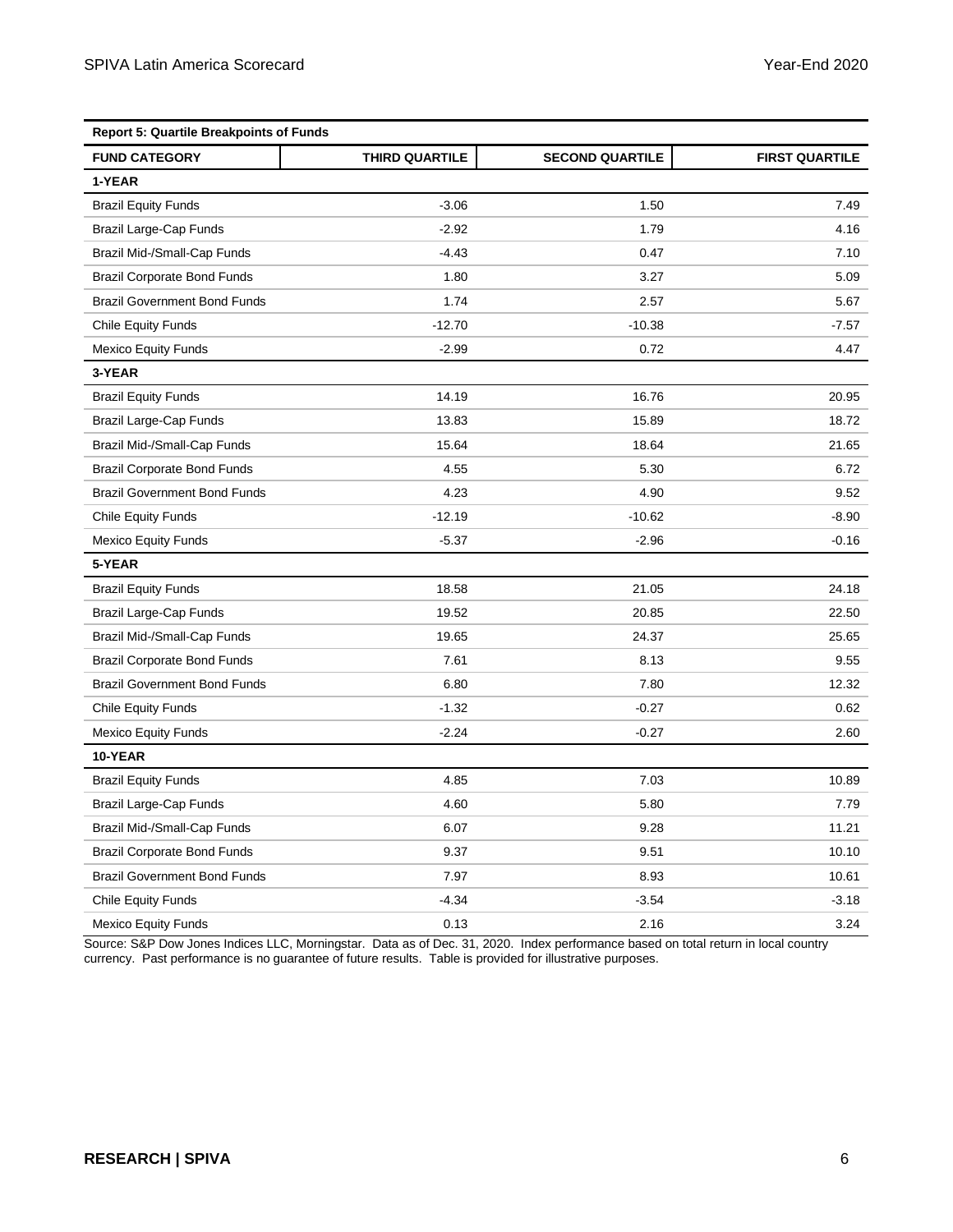# **APPENDIX A**

## **SPIVA Styles and Morningstar Fund Classifications**

Data are obtained from Morningstar for all managed funds for which month-end data are available during the performance period. The SPIVA Latin America Scorecard covers country-specific funds for Brazil, Chile, and Mexico that are domiciled in the respective country markets and denominated in each country's local currency. The Morningstar classification system produces narrow, style-based classifications for funds. Where appropriate, S&P Dow Jones Indices consolidates the style-based categories in order to generate a larger sample size and develop a broad-market comparison to market-based benchmarks.

Morningstar categories have been mapped to SPIVA peer groups as follows:

| <b>Exhibit 1: Fund Category Mapping</b>  |                                     |  |  |
|------------------------------------------|-------------------------------------|--|--|
| <b>MORNINGSTAR CATEGORY</b>              | <b>SPIVA CATEGORY</b>               |  |  |
| <b>BRAZIL</b>                            |                                     |  |  |
| Brazil Fund Brazil All-Cap Equity        | <b>Brazil Equity Funds</b>          |  |  |
| Brazil Fund Brazil Large-Cap Equity      | Brazil Large-Cap Funds              |  |  |
| Brazil Fund Brazil Small-/Mid-Cap Equity | Brazil Mid-/Small-Cap Funds         |  |  |
| Brazil Fund BRL Corporate Bond           | <b>Brazil Corporate Bond Funds</b>  |  |  |
| Brazil Fund BRL Government Bond          | <b>Brazil Government Bond Funds</b> |  |  |
| <b>CHILE</b>                             |                                     |  |  |
| Chile Fund Chile Equity                  | <b>Chile Equity Funds</b>           |  |  |
| <b>MEXICO</b>                            |                                     |  |  |
| <b>Mexico Fund Mexico Equity</b>         | <b>Mexico Equity Funds</b>          |  |  |

Source: S&P Dow Jones Indices LLC, Morningstar. Table is provided for illustrative purposes only.

## **APPENDIX B**

### **Glossary – Reports**

## PERCENTAGE OF FUNDS OUTPERFORMED BY THE INDEX

We use funds with returns available for the entire period as the denominator. We determine the count of funds that have survived and beat the index and then report the index outperformance percentage.

## SURVIVORSHIP (%)

The survivorship metric represents the percentage of funds in existence at the beginning of the time period that are still active at the end of the time period.

## EQUAL-WEIGHTED FUND PERFORMANCE

Equal-weighted returns for a particular style category are determined by calculating a simple average return of all active funds in that category in a particular month.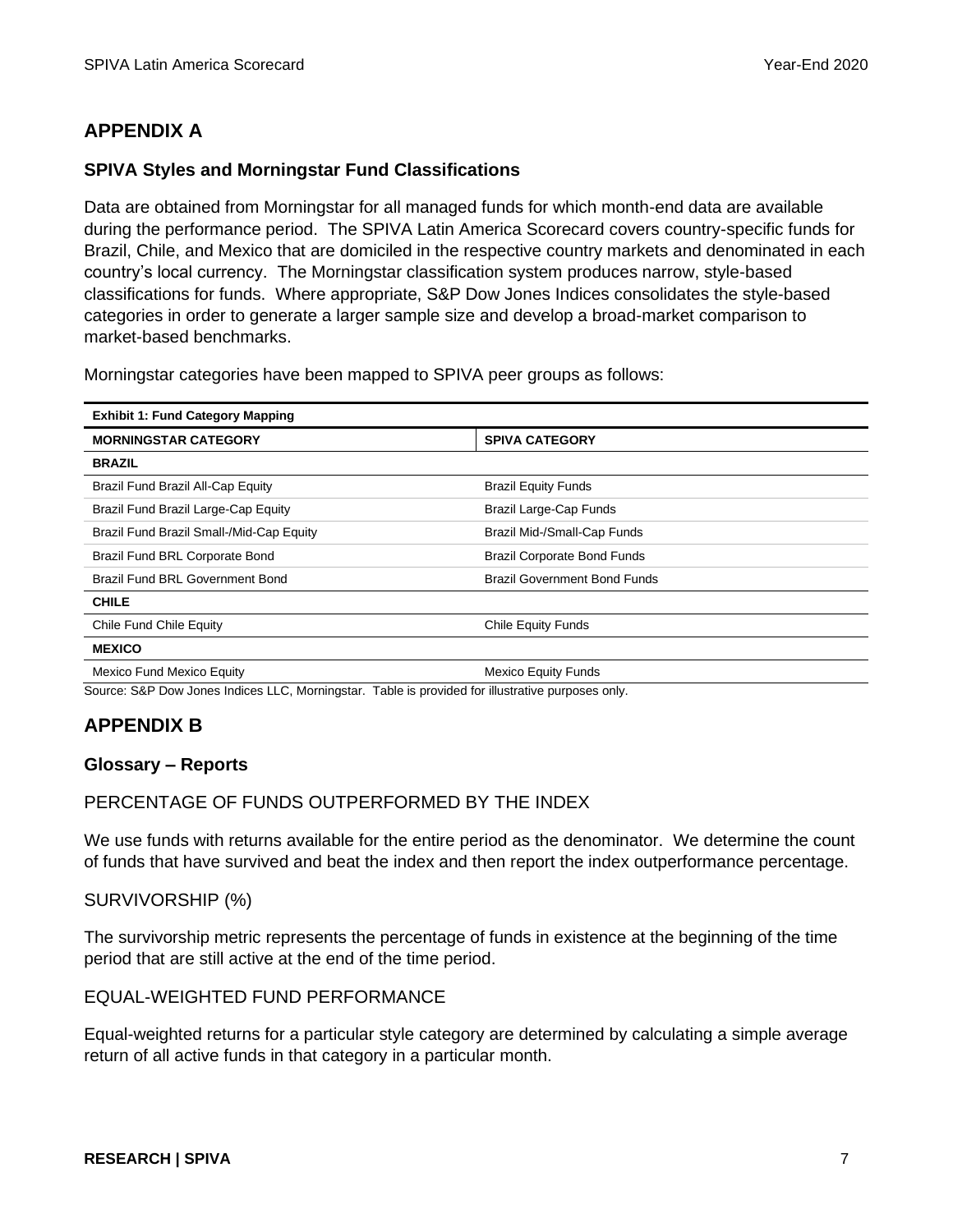## ASSET-WEIGHTED FUND PERFORMANCE

Asset-weighted returns for a particular style category are determined by calculating a weighted average return of all funds in that category in a particular month, with each fund's return weighted by its total net assets. Asset-weighted returns are a better indicator of fund category performance because they reflect the returns of the total money invested in that particular style category with more accuracy.

### QUARTILE BREAKPOINTS

The  $p<sup>th</sup>$  percentile for a set of data is the value that is greater than or equal to  $p\%$  of the data but is less than or equal to (100-p)% of the data. In other words, it is a value that divides the data into two parts: the lower p% of the values and the upper (100-p)% of the values. The first quartile border is the  $75<sup>th</sup>$ percentile, which is the value separating the elements of a population into the lower 75% and the upper 25%. The second quartile border is the  $50<sup>th</sup>$  percentile, and the third quartile border is the  $25<sup>th</sup>$ percentile. For fund category quartiles in a particular time period, the data used are the return of the largest share class of the fund net of fees, excluding loads.

#### SURVIVORSHIP BIAS

Some funds liquidate or merge during a period of study. This usually occurs due to continued poor performance by the fund. Therefore, if index returns were compared to fund returns using only surviving funds, the comparison would be biased in favor of the fund category. The SPIVA reports remove this bias in three ways. The first method to remove the bias is to use the entire investment opportunity set, made up of all funds in that particular category at the outset of the period, as the denominator for outperformance calculations. The second is to show explicitly the survivorship rate in each category. The final way is to construct a peer average return series for each category based on all available funds at the outset of the period.

#### FEES

The fund returns used are net of fees, excluding loads.

#### **Indices**

A benchmark index provides an investment reference against which fund performance can be measured.

#### S&P BRAZIL BMI

The S&P Brazil BMI, a subset of the [S&P Global BMI,](https://www.spglobal.com/spdji/en/indices/equity/sp-global-bmi/#overview) is designed to represent the Brazilian stock market.

#### S&P BRAZIL LARGECAP

The S&P Brazil LargeCap, a subset of the S&P Global BMI, is designed to represent large-cap stocks in the Brazilian market.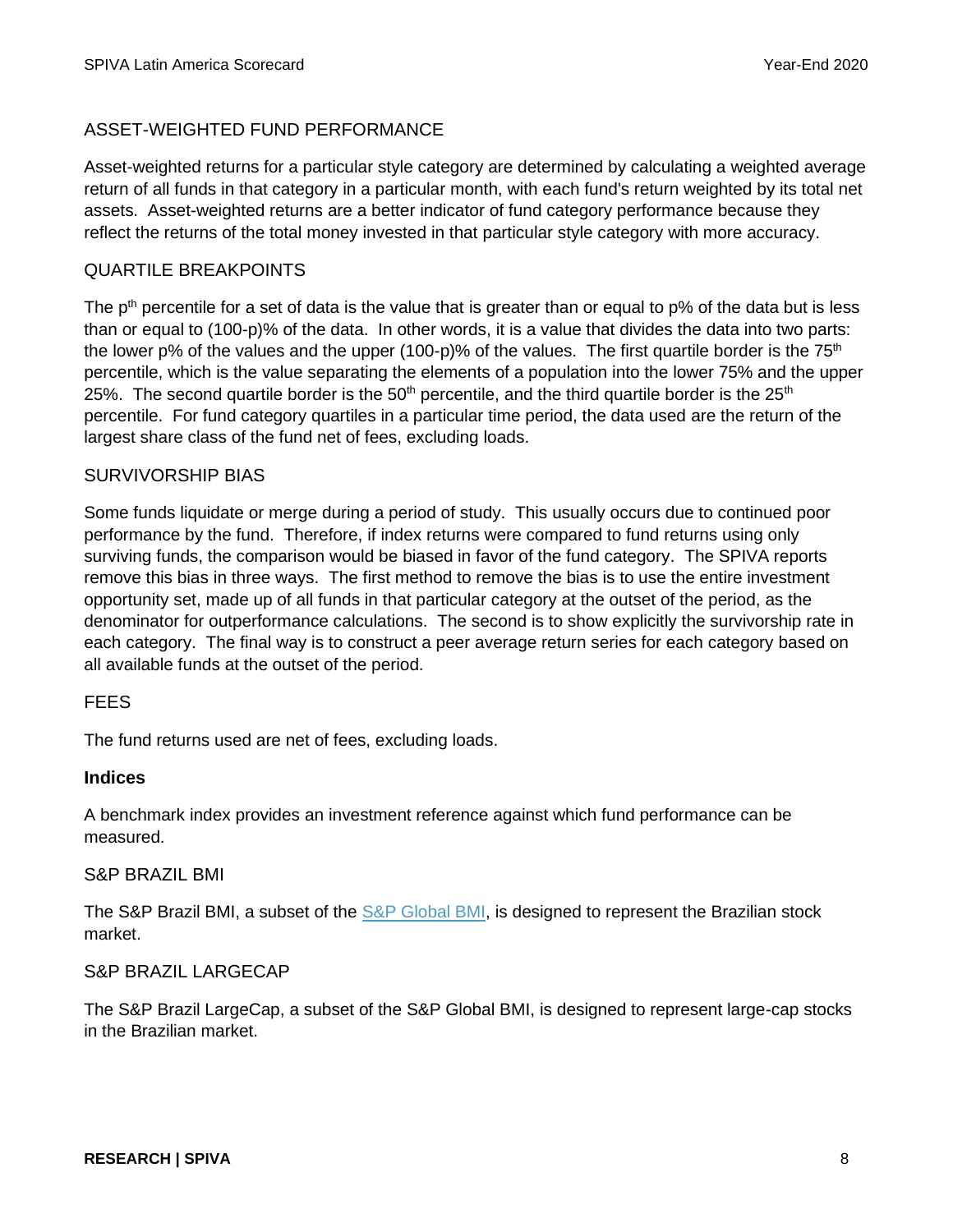## S&P BRAZIL MIDSMALLCAP

The S&P Brazil MidSmallCap, a subset of the S&P Global BMI, is designed to represent mid- and small-cap stocks in the Brazilian market.

### S&P CHILE BMI

The S&P Chile BMI, a subset of the S&P Global BMI, is designed to represent the Chilean stock market.

#### S&P/BMV IRT

The S&P/BMV IRT, the total return version of [S&P/BMV IPC,](https://www.spglobal.com/spdji/en/indices/equity/sp-bmv-ipc/#overview) measures the performance of the largest and most liquid stocks listed on the Bolsa Mexicana de Valores.

### ANBIMA DEBENTURES INDEX (IDA)

The Anbima Debentures Index (IDA) represents a portfolio of debentures at market prices and serves as a benchmark for the segment. The index consists of all debentures priced by the Association.

### ANBIMA MARKET INDEX (IMA)

The Anbima Market Index (IMA) represents a portfolio of government securities at market prices, with an approximate range of 97% of the market segment.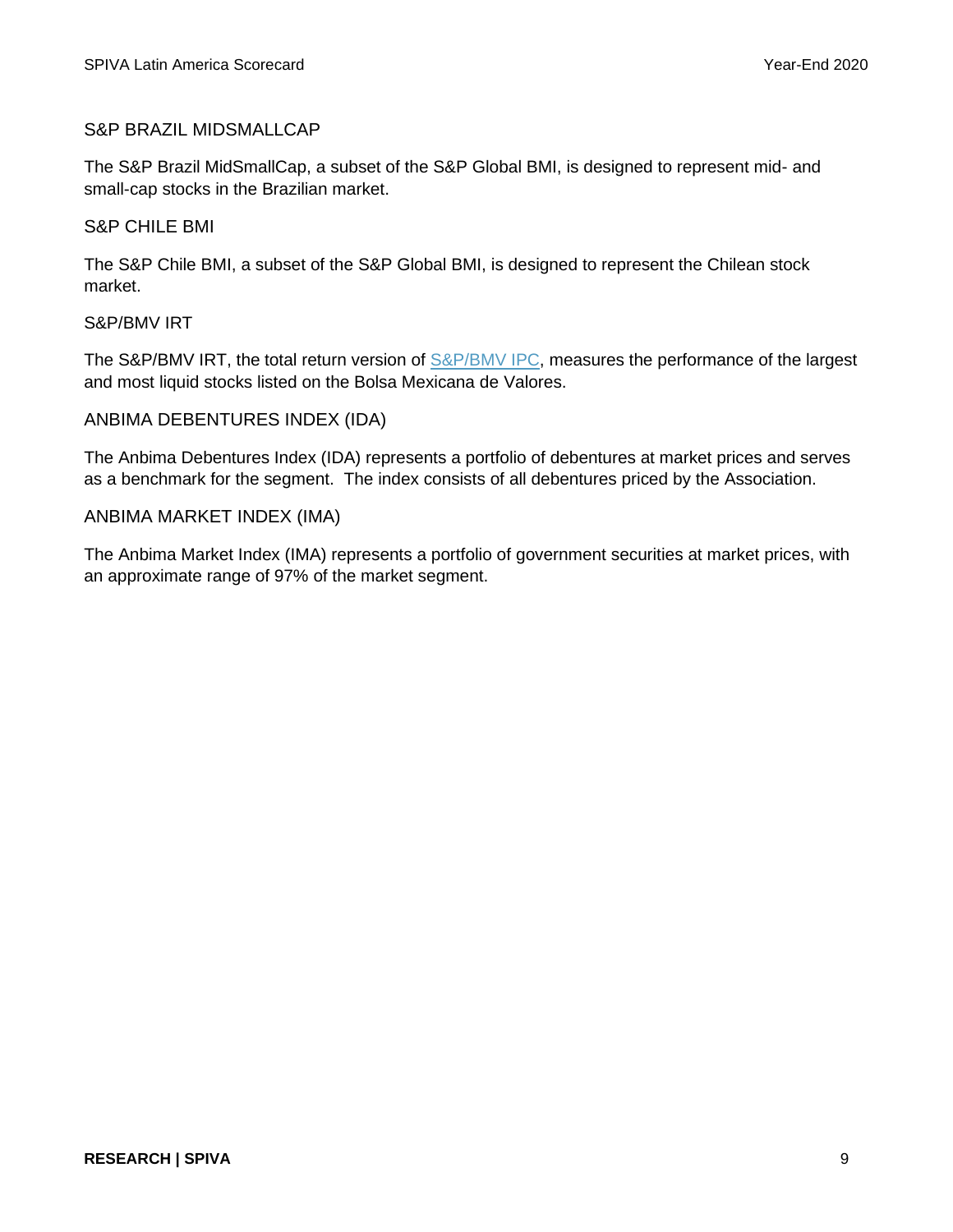| <b>S&amp;P DJI RESEARCH CONTRIBUTORS</b> |                           |                                  |  |
|------------------------------------------|---------------------------|----------------------------------|--|
| Sunjiv Mainie, CFA, CQF                  | Global Head               | sunjiv.mainie@spglobal.com       |  |
| Jake Vukelic                             | <b>Business Manager</b>   | jake.vukelic@spglobal.com        |  |
| <b>GLOBAL RESEARCH &amp; DESIGN</b>      |                           |                                  |  |
| <b>AMERICAS</b>                          |                           |                                  |  |
| Gaurav Sinha                             | Americas Head             | gaurav.sinha@spglobal.com        |  |
| Laura Assis                              | Analyst                   | laura.assis@spglobal.com         |  |
| Cristopher Anguiano, FRM                 | Analyst                   | cristopher.anguiano@spglobal.com |  |
| Nazerke Bakytzhan, PhD                   | Senior Analyst            | nazerke.bakytzhan@spglobal.com   |  |
| Smita Chirputkar                         | <b>Director</b>           | smita.chirputkar@spglobal.com    |  |
| Rachel Du                                | <b>Senior Analyst</b>     | rachel.du@spglobal.com           |  |
| Bill Hao                                 | <b>Director</b>           | wenli.hao@spglobal.com           |  |
| Qing Li                                  | <b>Director</b>           | ging.li@spglobal.com             |  |
| Berlinda Liu, CFA                        | <b>Director</b>           | berlinda.liu@spglobal.com        |  |
| Lalit Ponnala, PhD                       | <b>Director</b>           | lalit.ponnala@spglobal.com       |  |
| Maria Sanchez, CIPM                      | Associate Director        | maria.sanchez@spqlobal.com       |  |
| Hong Xie, CFA                            | <b>Senior Director</b>    | hong.xie@spglobal.com            |  |
| <b>APAC</b>                              |                           |                                  |  |
| Priscilla Luk                            | <b>APAC Head</b>          | priscilla.luk@spglobal.com       |  |
| Arpit Gupta                              | <b>Senior Analyst</b>     | arpit.gupta1@spglobal.com        |  |
| Akash Jain                               | <b>Associate Director</b> | akash.jain@spglobal.com          |  |
| Anurag Kumar                             | Senior Analyst            | anurag.kumar@spglobal.com        |  |
| Xiaoya Qu                                | Senior Analyst            | xiaoya.qu@spglobal.com           |  |
| Yan Sun                                  | Senior Analyst            | yan.sun@spglobal.com             |  |
| Tim Wang                                 | Senior Analyst            | tim.wang@spglobal.com            |  |
| Liyu Zeng, CFA                           | Director                  | liyu.zeng@spglobal.com           |  |
| <b>EMEA</b>                              |                           |                                  |  |
| Andrew Innes                             | <b>EMEA Head</b>          | andrew.innes@spglobal.com        |  |
| Alberto Allegrucci, PhD                  | Senior Analyst            | alberto.allegrucci@spglobal.com  |  |
| Panos Brezas, PhD                        | Senior Analyst            | panos.brezas@spglobal.com        |  |
| Leonardo Cabrer, PhD                     | Associate Director        | leonardo.cabrer@spglobal.com     |  |
| Andrew Cairns, CFA                       | <b>Associate Director</b> | andrew.cairns@spglobal.com       |  |
| Niall Gilbride, CFA                      | <b>Senior Analyst</b>     | niall.gilbride@spglobal.com      |  |
| Rui Li, ACA                              | <b>Senior Analyst</b>     | rui.li@spglobal.com              |  |
| Jingwen Shi, PhD                         | <b>Senior Analyst</b>     | jingwen.shi@spglobal.com         |  |
| <b>INDEX INVESTMENT STRATEGY</b>         |                           |                                  |  |
| Craig J. Lazzara, CFA                    | Global Head               | craig.lazzara@spglobal.com       |  |
| Fei Mei Chan                             | Director                  | feimei.chan@spglobal.com         |  |
| Tim Edwards, PhD                         | <b>Managing Director</b>  | tim.edwards@spglobal.com         |  |
| Anu R. Ganti, CFA                        | <b>Senior Director</b>    | anu.ganti@spglobal.com           |  |
| Sherifa Issifu                           | Associate                 | sherifa.issifu@spglobal.com      |  |